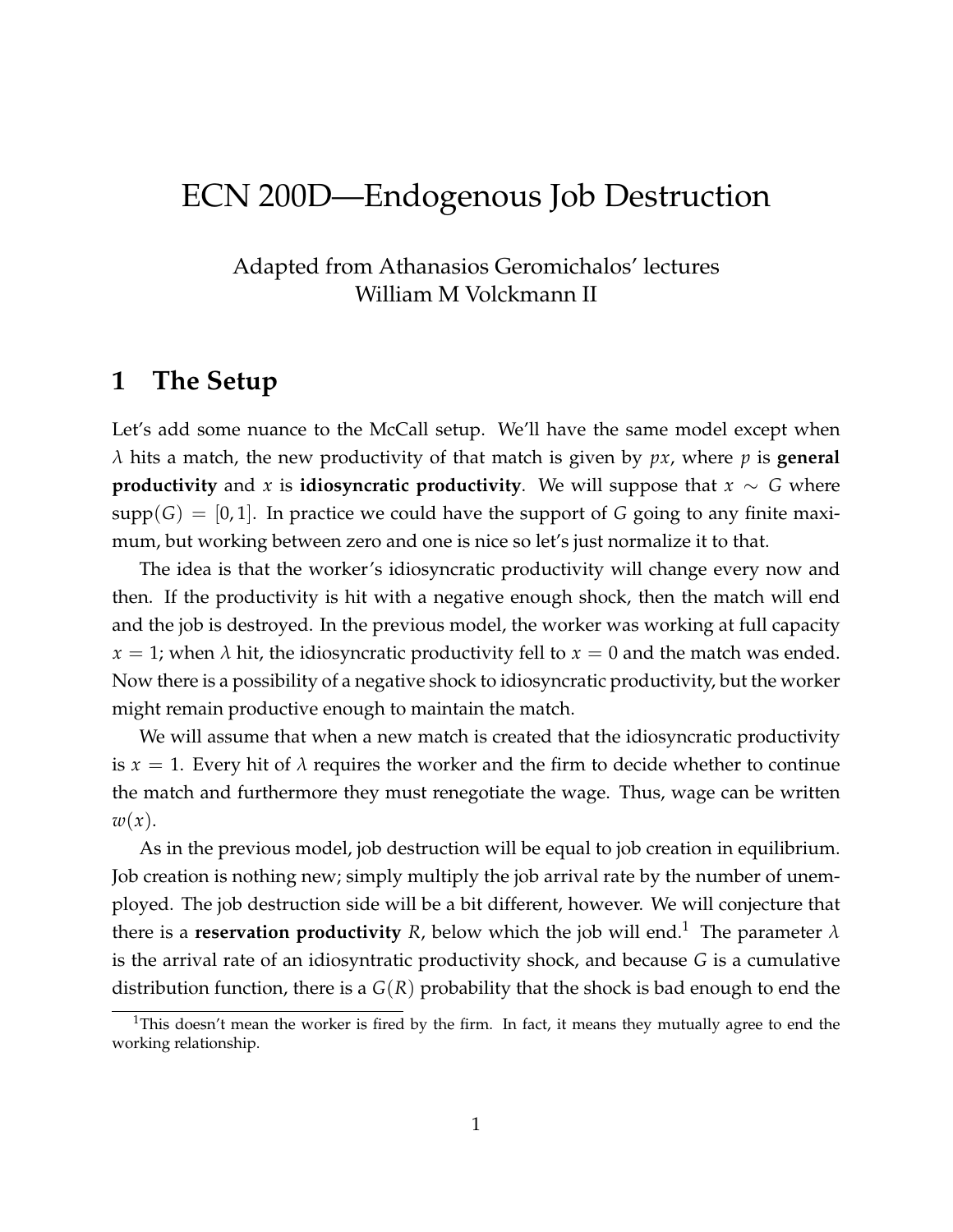relationship. Thus,

$$
\theta q(\theta)u = (1 - u)\lambda G(R).
$$

Solving for *u*, we have the Beveridge curve

$$
u = \frac{\lambda G(R)}{\lambda G(R) + \theta q(\theta)}.
$$
\n(1)

# **2 Value Function of Firm Search**

First, notice that the value of the firm having the worker depends on how productive the worker actually is, so we can write  $J(x)$ . Again, we will rely on the proposed reservation productivity *R*, which must be met in order for the match to take place. In other words, the value to a firm of having a worker with productivity *R* satisfies  $J(R) = 0$ .

The value function of a firm looking to fill a vacancy is

$$
rV = -pc + q(\theta)(J(1) - V). \tag{2}
$$

The cost of search *pc* is lost, but with arrival rate *q*(*θ*), the firm gets a maximally productive worker with  $x = 1$ , this switching their state to  $J(1)$  from *V*.

It is still the case that  $V = 0$  in equilibrium due to free entry of firms into the labor search market. Therefore we can rewrite equation (2) as

$$
J(1) = \frac{pc}{q(\theta)}.\tag{3}
$$

This equation tells us the expected cost of opening a vacancy. This is because *q*(*θ*) is the arrival rate of a job, and its inverse give the expected length of time for an arrival.

The value function of a firm having a job is more complicated that what we have seen so far. In a general sense, it is given by

$$
rJ(x) = px - w(x) + \lambda \int_0^1 J(s) dG(s) - \lambda J(x).
$$

The firm receives the production of *px*, and they lose the wage *w*(*x*). Then with the arrival rate of the idiosyncratic production shock, they gain the expected value of *J*(*s*) and lose what they had, *J*(*x*).

We can do a bit better than this by exploiting our assumption that the reservation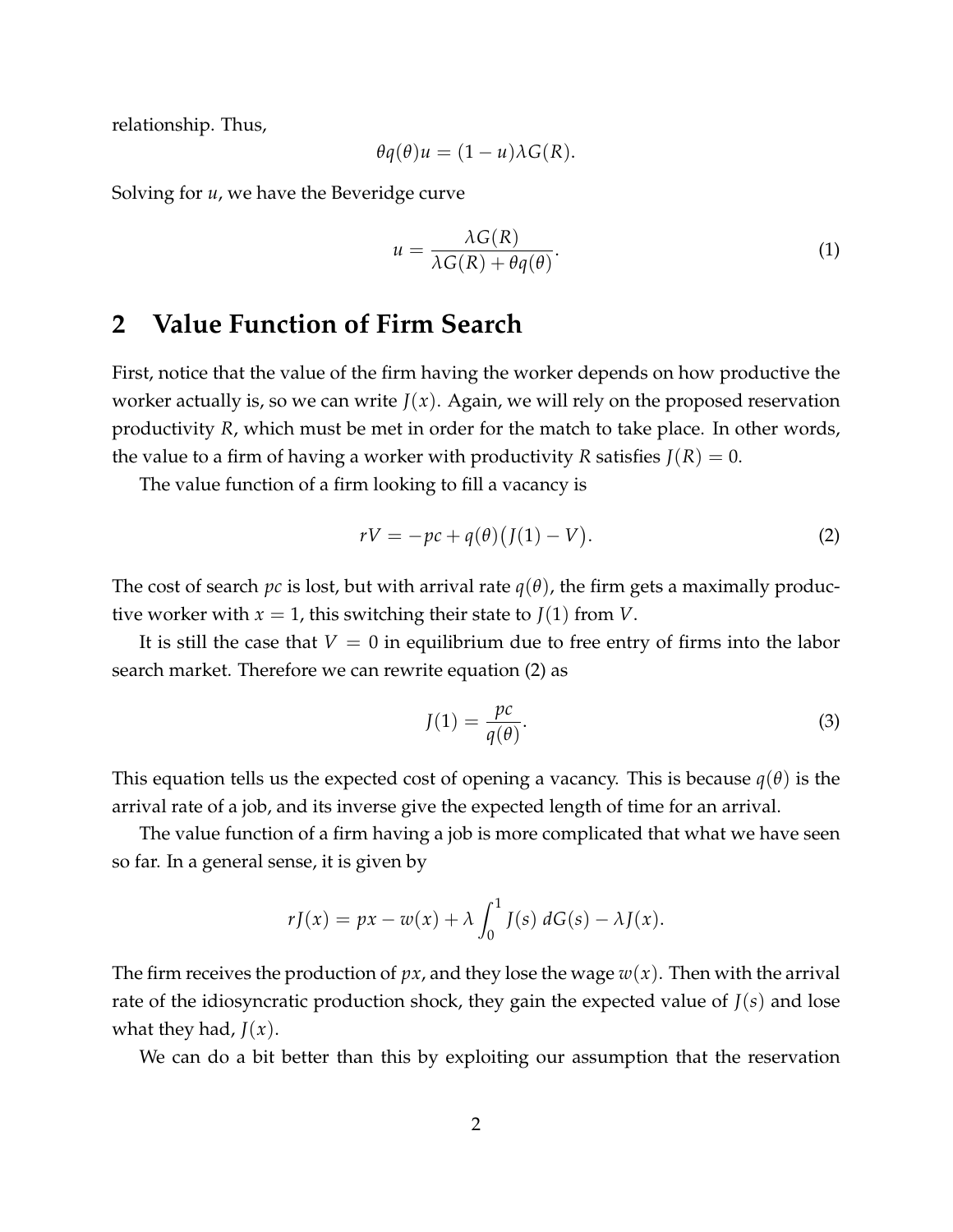productivity is a thing. In particular, if *s* is below the reservation productivity, then the match is destroyed and the firm goes back into the mass of firms with vacancies for no value. Thus, we can write

$$
rJ(x) = px - w(x) + \lambda \int_{R}^{1} J(s) dG(s) + \lambda \int_{0}^{R} 0 dG(s) - \lambda J(x)
$$
  
=  $px - w(x) + \lambda \int_{R}^{1} J(s) dG(s) - \lambda J(x).$  (4)

# **3 Worker Value Functions**

The value of being employed to a worker is going to depend on *x* since the wage depends on *x*, so we can write  $W(x)$ . Keeping in mind that a worker starts a new job with  $x = 1$ , the value to a worker of being unemployed is

$$
rU = z + \theta q(\theta) (W(1) - U).
$$
 (5)

The value to a worker of having a job with idiosyncratic productivity *x*, in unsimplified form, is given by

$$
rW(x) = w(x) + \lambda \int_{R}^{1} W(s) dG(s) + \lambda \int_{0}^{R} U dG(s) - \lambda W(x).
$$

The worker receives a wage of  $w(x)$ . Then we consider the arrival of an idiosyncratic productivity shock. If the shock is above the reservation productivity, then the worker considers the expected value of that continuation. On the other hand, if the shock is below the reservation productivity, then the worker goes to unemployment. In either case, the worker loses  $W(x)$ . The minor simplification is to note that *U* is not a function of productivity shocks, so it can be taken out of the integral. Then the integral simply evaluates to *G*(*R*) because *G* is a CDF. So we can write the function as

$$
rW(x) = w(x) + \lambda \int_{R}^{1} W(s) dG(s) + \lambda G(R)U - \lambda W(x).
$$
 (6)

# **4 Bargaining**

Buckle up, because this is not going to be pretty.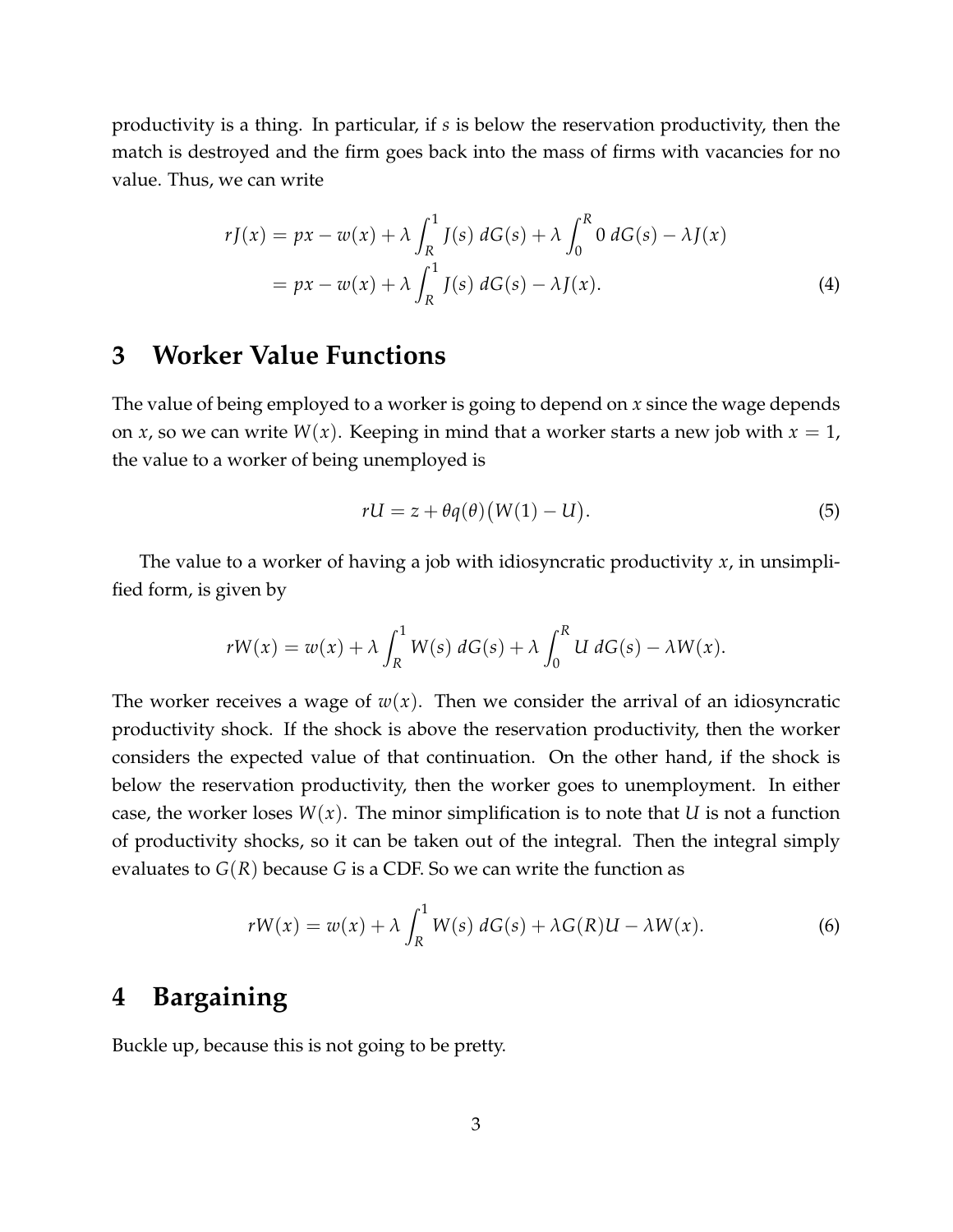For any  $x \geq R$ , the Nash bargaining problem is to solve

$$
\underset{w(x)}{\arg \max} [W(x) - U]^{\beta} J(x)^{1-\beta}.
$$

As usual, log it up to get

$$
\argmax_{w(x)} \beta \log[W(x) - U] + (1 - \beta) \log[J(x)].
$$

The first order condition gives

$$
\frac{\beta}{W(x) - U} \frac{dW(x)}{dw(x)} + \frac{1 - \beta}{J(x)} \frac{dJ(x)}{dw(x)} = 0
$$
  

$$
\implies \frac{\beta}{W(x) - U} \frac{1}{r + \lambda} - \frac{1 - \beta}{J(x)} \frac{1}{r + \lambda} = 0
$$

From this we can conclude that

$$
\beta J(x) = (1 - \beta)(W(x) - U) \tag{7}
$$

Equation (7) will prove important in a few steps. But we're not quite there yet. Solve equation (6) for  $W(x)$  and equation (4) for  $J(x)$  to get

$$
\beta \left[ px - w(x) + \lambda \int_R^1 J(s) dG(s) \right]
$$
  
=  $(1 - \beta) \left[ w(x) + \lambda \int_R^1 W(s) dG(s) + \lambda G(R)U - rU - \lambda U \right].$ 

Notice that  $\lambda G(R)U - \lambda U$  can be written as

$$
\lambda \int_0^R U dG(s) - \lambda \int_0^1 U dG(s) = -\lambda \int_R^1 U dG(s).
$$

Using that result, brute force your way through the algebra to get

$$
w(x) = \beta px + (1 - \beta)rU + \lambda \int_{R}^{1} \beta J(s) - (1 - \beta)(W(s) - U) \, dG(s).
$$

This doesn't look good, but there is one very nice cancellation hiding in plain sight. The integrand, according to equation (7), is equal to zero.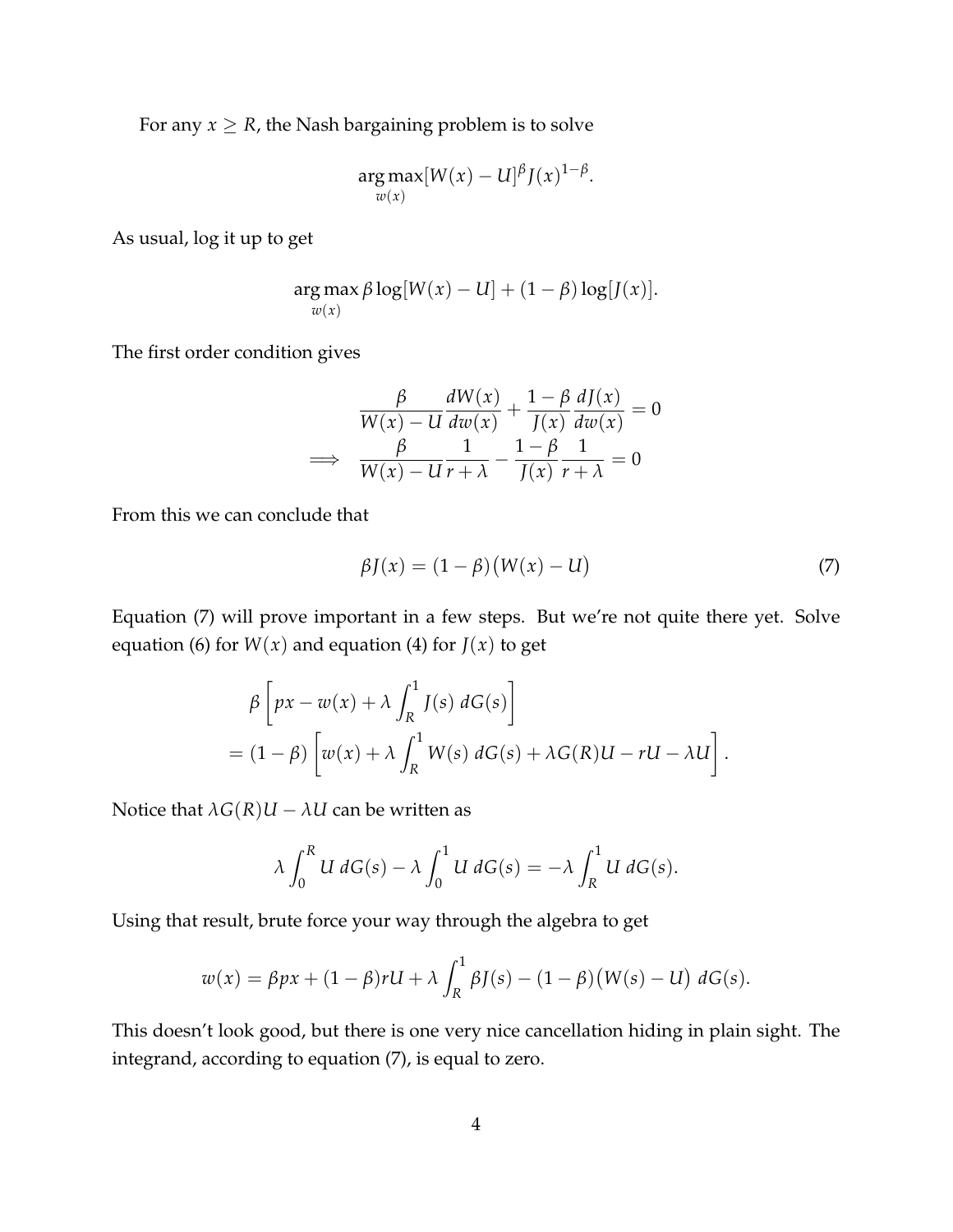So at this point we have

$$
w(x) = \beta px + (1 - \beta)rU.
$$

But hey, don't we have an equation for exactly *rU*? Yes. Yes we do. Equation (5), to be exact. So let's use that bad boy to get

$$
w(x) = \beta px + (1 - \beta)z + (1 - \beta)\theta q(\theta)[W(1) - U].
$$

Let's use equation (7) again. In particular, it follows that

$$
\beta J(1) = (1 - \beta)(W(1) - U),
$$

which we can use to write

$$
w(x) = \beta px + (1 - \beta)z + \theta q(\theta)\beta J(1).
$$

Now use equation (3) to write

$$
w(x) = \beta px + (1 - \beta)z + \theta q(\theta)\beta \frac{pc}{q(\theta)}
$$

$$
= \beta px + (1 - \beta)z + \theta \beta pc.
$$

Hot damn, now let's just rewrite this a little bit more to get

$$
w(x) = (1 - \beta)z + \beta p(x + c\theta)
$$
\n(8)

$$
= z + \beta(px - z + pc\theta).
$$
 (9)

Finally! Woo.

Equation (8) is the **wage curve**. It is usually easiest to work with in this form, but equation (9) might be more intuitive as far as interpretation goes. The wage is the worker's outside offer plus the proportion of the surplus and ended search cost weighted by the worker's bargaining power. The only difference here compared to the exogenous job destruction model is that the surplus depends on *x* because production *px* depends on *x*.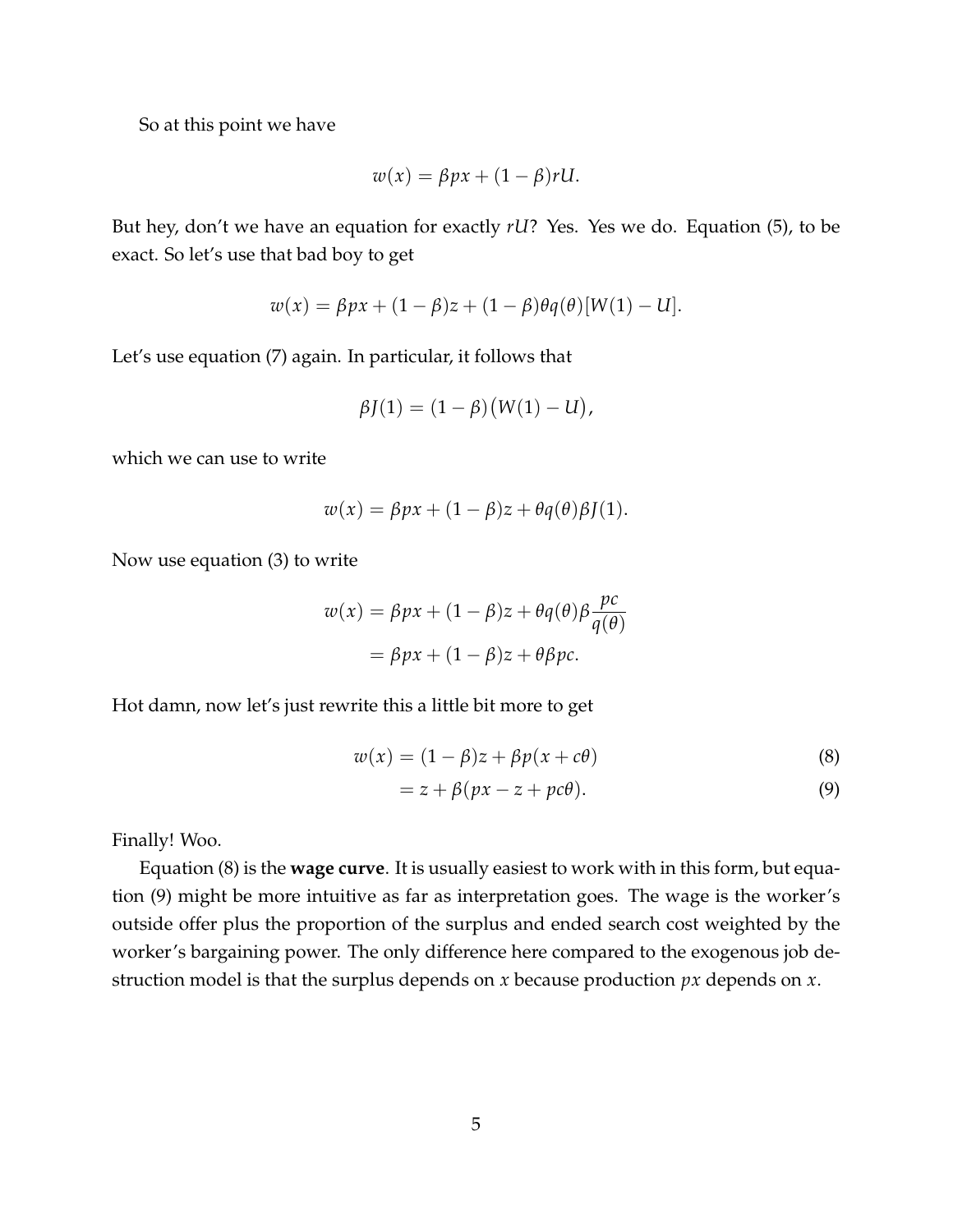## **5 Value Function of Filled Vacancy**

We need to solve for *u*, *v*, *w*, and *R*. We have the wage curve. We also have the Beveridge curve. We still need to derive the job creation and job destruction curves.

Continuing where we left of, we can write the value to a firm of having a filled vacancy as

$$
(r+\lambda)J(x) = px - w(x) + \lambda \int_R^1 J(s) dG(s).
$$

We can substitute the wage curve  $w(x) = (1 - \beta)z + \beta p(x + c\theta)$ , which we can write as

$$
(r+\lambda)J(x) = (1-\beta)px - (1-\beta)z - \beta pc\theta + \lambda \int_R^1 J(s) dG(s).
$$

Doesn't look like much, but we can see that is it linear in *x* and, in fact, upward sloping. Now recall that  $J(R) = 0$ . By plugging *R* into the above, we get

$$
(r+\lambda)J(R) = 0 = (1-\beta)pR - (1-\beta)z - \beta p c\theta + \lambda \int_R^1 J(s) dG(s).
$$
 (10)

Because  $J(R) = 0$ , we can take  $(r + \lambda)[J(x) - J(R)] = (r + \lambda)J(x)$ , giving

$$
(r+\lambda)J(x) = (1-\beta)p(x-R) \quad \Longrightarrow \quad J(x) = \frac{(1-\beta)p(x-R)}{r+\lambda}.\tag{11}
$$

We'd determined in the previous lecture that

$$
J(1) = \frac{pc}{q(\theta)}.
$$

Using this along with having  $x = 1$  in equation (11), we get

$$
J(1) = \frac{(1 - \beta)p(1 - R)}{r + \lambda} = \frac{pc}{q(\theta)} \quad \Longrightarrow \quad \frac{(1 - \beta)(1 - R)}{r + \lambda} = \frac{c}{q(\theta)}.
$$
 (12)

This here is the **job creation curve**, at least as given in class. But I look at this thing and think, why the hell can't I just solve it for *R*? If you do so, you end up with

$$
R = 1 - \frac{r + \lambda}{1 - \beta} \frac{c}{q(\theta)}.
$$

*R* as a function of *θ* is downward sloping, which you can see by just taking the derivative.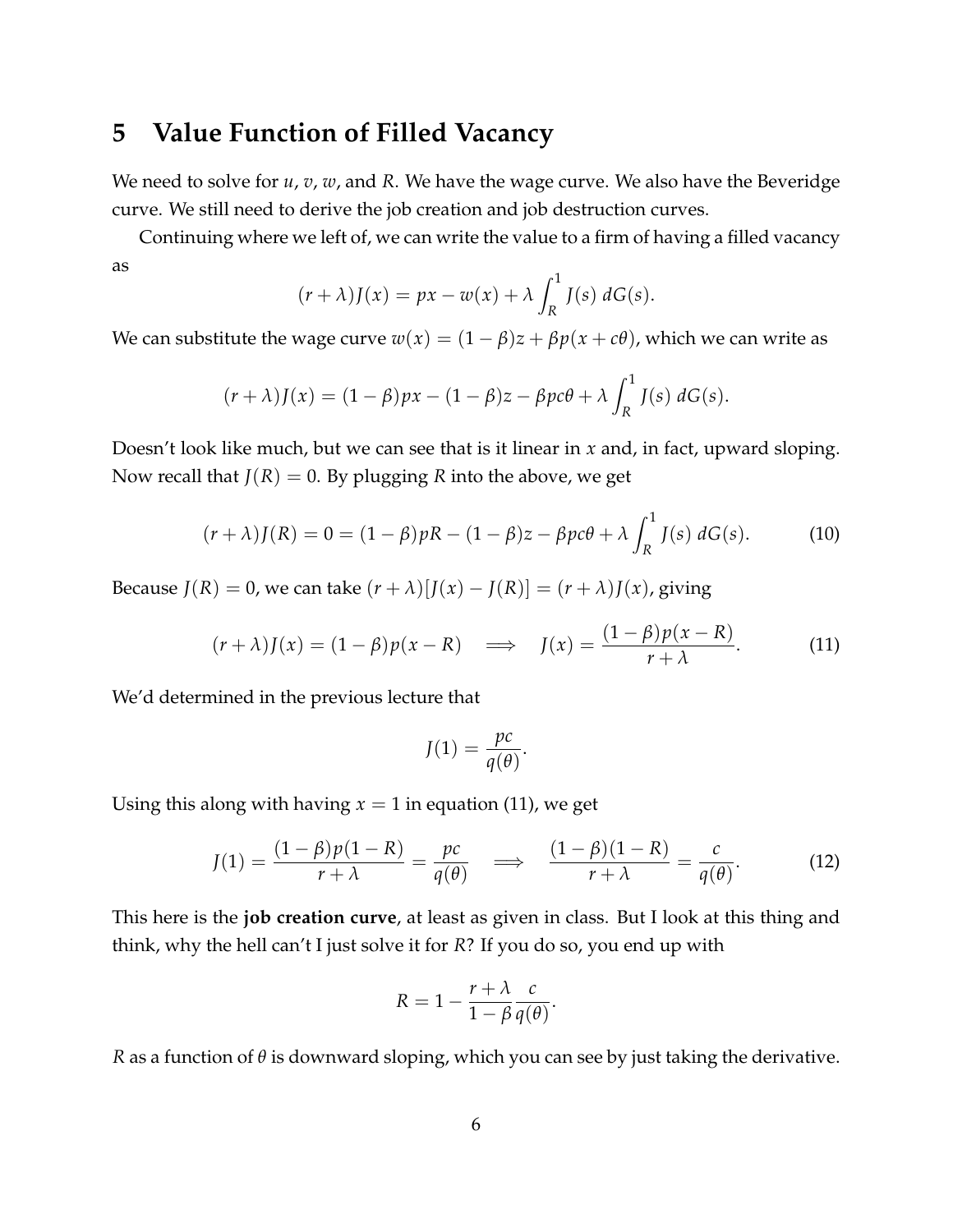The intuition behind the job creation curve is this. When *θ* is increased, there are more vacancies relative to unemployed workers.

Now let's evaluate equation (11) at  $x = s$  and plug that into equation (10), and then divide by  $(1 - \beta)p$  to get

$$
R = \frac{z}{p} + \frac{\beta c \theta}{(1 - \beta)} - \frac{\lambda}{r + \lambda} \left[ \int_{R}^{1} s \, dG(s) - \int_{R}^{1} R \, dG(s) \right]. \tag{13}
$$

This here be the **job destruction curve**. It is positive (take my word for it). It is also upward sloping. Let's consider *R* to be  $R(\theta)$  and differentiate it. What we end up with is

$$
R'(\theta) = \frac{\beta c}{1-\beta} + \frac{\lambda}{r+\lambda} \left[ \int_R^1 g(s) \, ds \right] > 0.
$$

The intuition behind the job destruction curve is this. When *θ* rises, that means workers have more outside options – there are more vacancies relative to unemployed workers. This means a lower level of productivity from the worker becomes more tolerable – it's harder to replace them, so let's not destroy the job.

So we have an upward sloping job destruction curve and a downward sloping job creation curve. The intersection? We want it. Figure 1 has it. Alright, so we've pinned down  $R^*$ ,  $\theta^*$ ,  $u^*$ , and  $w^*(x)$ . Success!



Figure 1: The unique reservation productivity and market tightness in equilibrium.

# **6 Welfare Properties**

Okay, that's all great and everything. Let's go back to the exogenous destruction model and think about any externalities that this model might exhibit. In other words, are there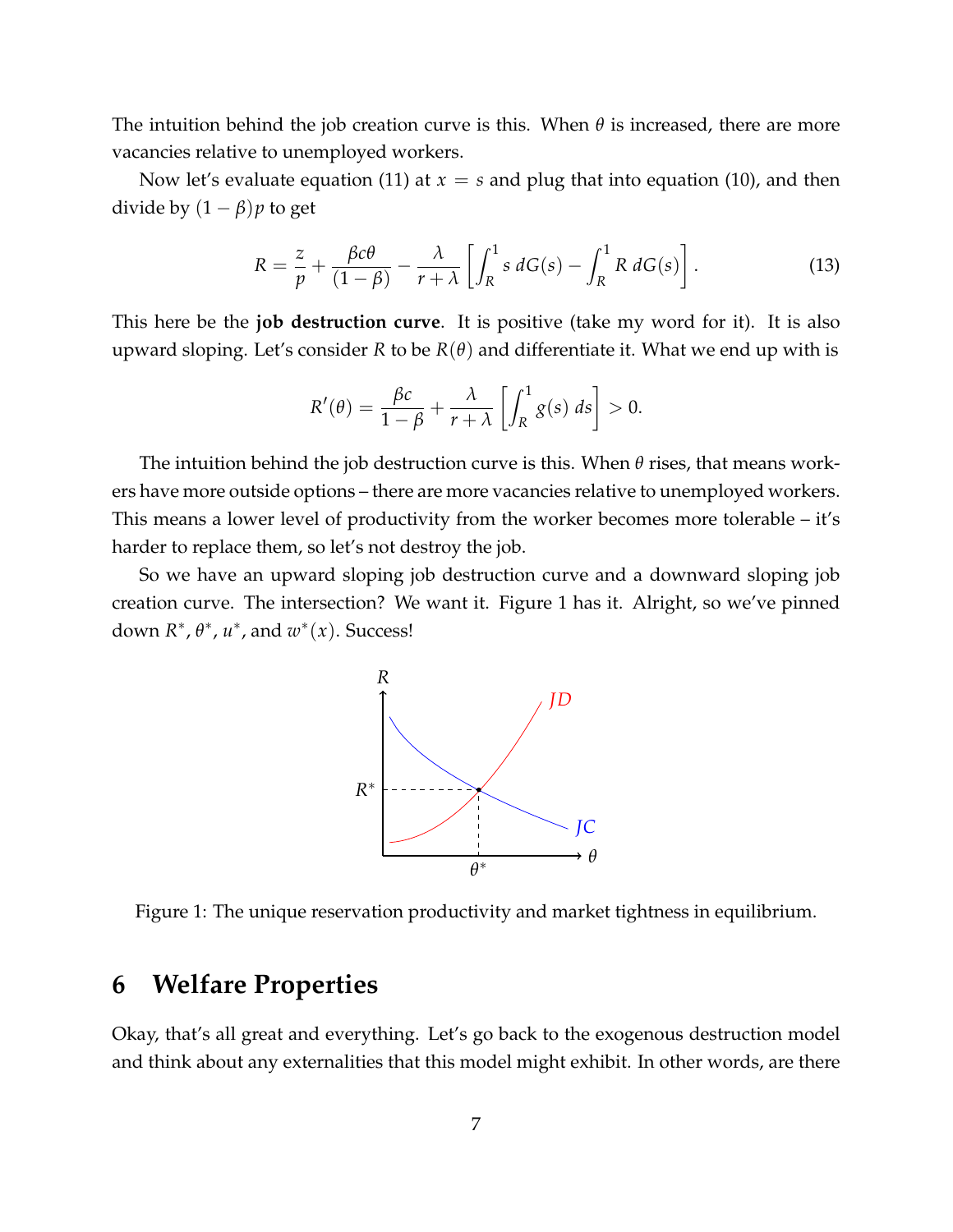any inefficiencies inherent in this search process? To analyze this, we want to compare the results we've found that emerged from the decentralized economy, and compare them to what a benevolent (i.e. optimizing) social planner would have done instead.

### **6.1 Social Planner Problem**

Dynamic programming! Yeah. What the social planner wants to choose is the number of vacancies *v* that are allowed in the labor market – this is the control variable. The state variable will be the level of unemployment *u*. Whatever we do, we must satisfy the law of motion of unemployment,

$$
\dot{u} = (1 - u)\lambda - u\theta q(\theta).
$$

Two things of note. First*, e<sup>−rt</sup>* is the discounting factor. Second*,* it's easier to work with *θ* than to work with *v*, so we can instead use  $\theta u = v$ . That said, the social planner is trying to solve

$$
\int_0^\infty e^{-rt} \left[ (1-u)p + uz - pcu\theta \right] dt.
$$

The term  $(1 – u)p$  the payoff from total worker output; the term *uz* is the payoff from the unemployed; and  $pcu\theta = pcv$  is the cost of searching.

#### **6.2 The Hamiltonian**

This is a bit of a recap from mini-macro. Let *x* be the state variable and *c* be the control variable. We want to maximize

$$
\int_0^\infty e^{-rt}u(x(t),c(t)) dt \text{ s.t. } \dot{x}(t) = \gamma(x(t),c(t)),
$$

Define the **Hamiltonian** to be

$$
H = e^{-rt}u(\cdot) + \mu(t)\gamma(\cdot).
$$

We'll need to satisfy the first order conditions

$$
\frac{\partial H}{\partial c}=0, \quad \frac{\partial H}{\partial x}=-\dot{\mu}.
$$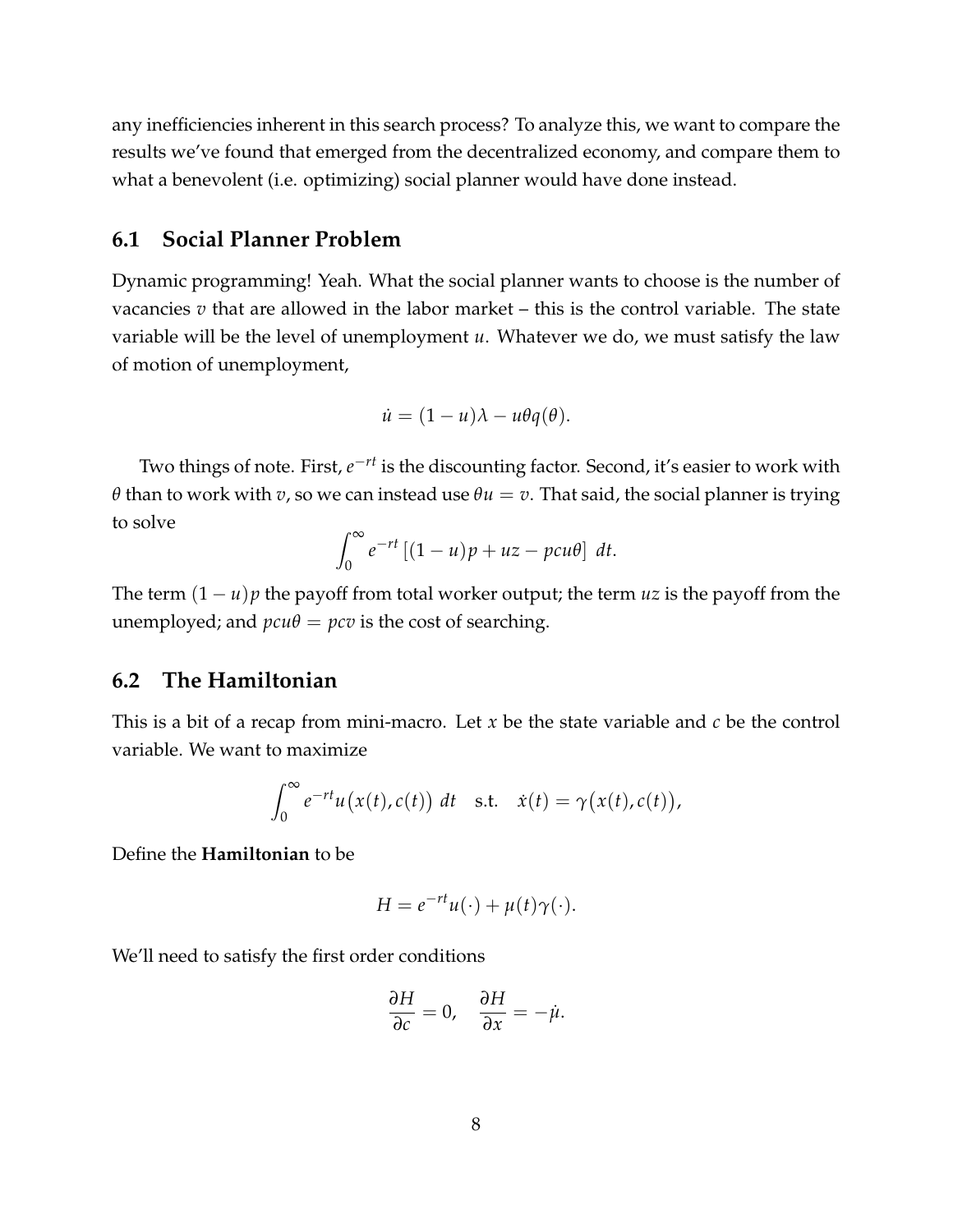Now let's try to apply this to our problem. The Hamiltonian is

$$
H = e^{-rt} [(1 - u)p + uz - pcu\theta] + \mu [(1 - u)\lambda - u\theta q(\theta)].
$$

#### **6.2.1 First Order Condition 1**

We want  $\partial H / \partial \theta = 0$ . Differentiate this bad boy with respect to  $\theta$  to get

$$
\frac{\partial H}{\partial \theta} = -p c u e^{-rt} - \mu [u q(\theta) + u \theta q'(\theta)] = 0
$$
  
\n
$$
\implies = p c e^{-rt} + \mu q(\theta) \left[ 1 + \theta \frac{q'(\theta)}{q(\theta)} \right] = 0
$$
  
\n
$$
\implies = p c e^{-rt} + \mu q(\theta) [1 - \eta(\theta)] = 0,
$$

where  $\eta(\theta) = -\theta q'(\theta)/q(\theta)$ .<sup>2</sup> Solve this for  $\mu$  and we have

$$
\mu(t) = -\frac{pce^{-rt}}{q(\theta)\left[1 - \eta(\theta)\right]}.
$$
\n(14)

Differentiate with respect to *t* and we have

$$
\dot{\mu} = \frac{pcre^{-rt}}{q(\theta) [1 - \eta(\theta)]}.
$$
\n(15)

#### **6.2.2 First Order Condition 2**

Now differentiate with respect to the state variable to get

$$
\frac{\partial H}{\partial u} = e^{-rt}(-p + z - pc\theta) + \mu[-\lambda - \theta q(\theta)] = -\mu
$$
  
\n
$$
\implies e^{-rt}(p - z + pc\theta) + \mu[\lambda + \theta q(\theta)] = \mu.
$$
 (16)

Let's plug equations (14) and (15) into (16) to get

$$
e^{-rt}(p-z+pc\theta) - \left(\frac{pce^{-rt}}{q(\theta)[1-\eta(\theta)]}\right)[\lambda + \theta q(\theta)] = \frac{pcre^{-rt}}{q(\theta)[1-\eta(\theta)]}
$$
  
\n
$$
\implies (p-z+pc\theta) - \left(\frac{pc}{q(\theta)[1-\eta(\theta)]}\right)[\lambda + \theta q(\theta)] = \frac{pcr}{q(\theta)[1-\eta(\theta)]}.
$$

<sup>2</sup>This actually comes from a homework problem. So, um, see that.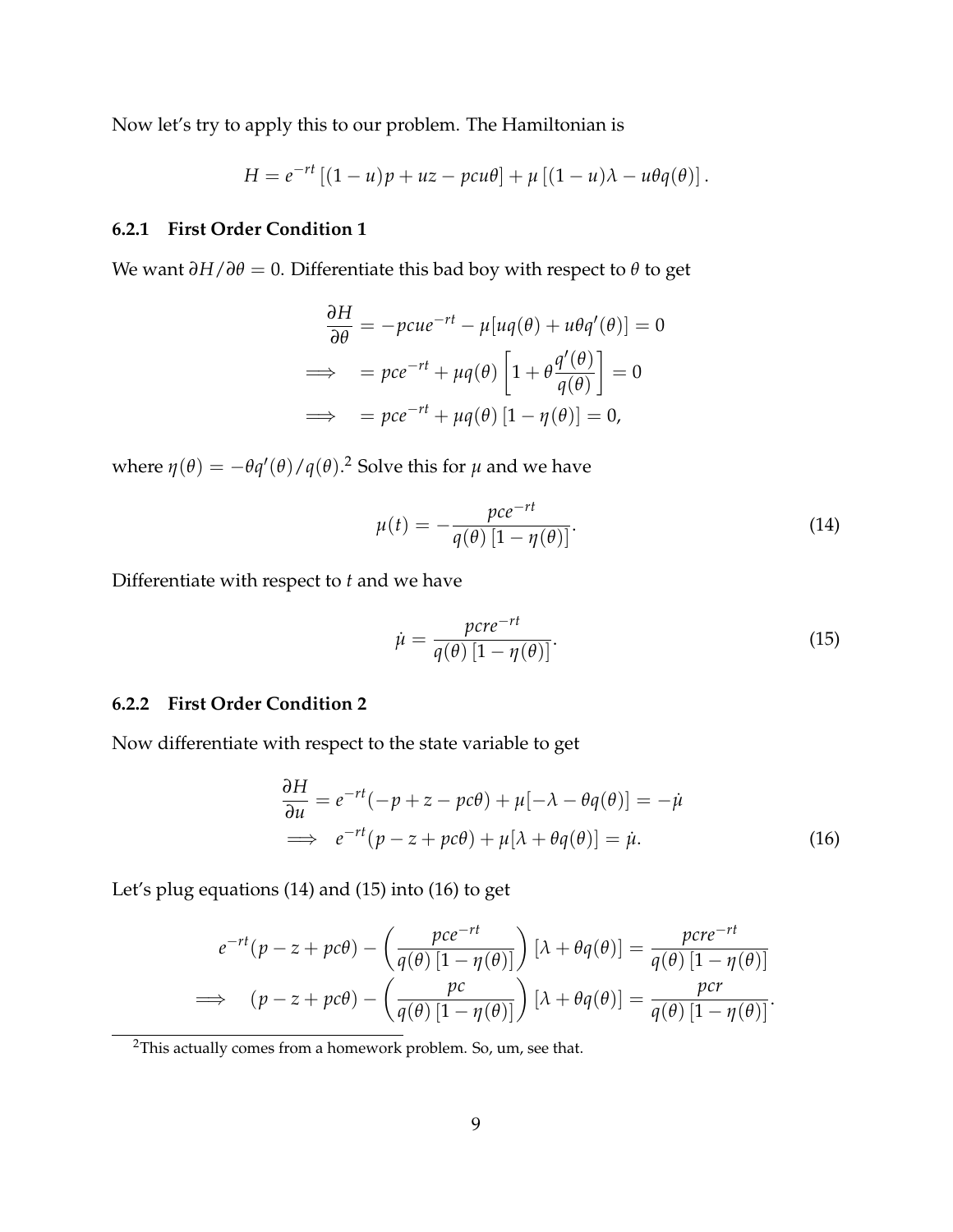Now multiply both sides by  $1 - \eta(\theta)$  and we have

$$
[1 - \eta(\theta)](p - z) + [1 - \eta(\theta)]pc\theta - \frac{pc}{q(\theta)}[\lambda + \theta q(\theta)] = \frac{pc}{q(\theta)}.
$$

Finally, solve the equation for  $[1 - \eta(\theta)](p - z)$  and we have

$$
[1 - \eta(\theta)](p - z) = \frac{pcr}{q(\theta)} - \frac{[1 - \eta(\theta)]\theta q(\theta)pc}{q(\theta)} + \frac{pc}{q(\theta)}[\lambda + \theta q(\theta)].
$$

After some simplification, we get

$$
[1 - \eta(\theta)](p - z) = \frac{pc[r + \lambda + \theta q(\theta)\eta(\theta)]}{q(\theta)}.
$$
 (17)

### **6.3 The Hosios Condition**

Going back to the decentralized problem, by equating the wage curve to the job creation curve, that is,

$$
z + \beta(p - z + \theta pc) = p - (r + \lambda) \frac{pc}{q(\theta)},
$$

a little algebra gives

$$
(1 - \beta)(p - z) = \frac{pc[r + \lambda + \beta\theta q(\theta)]}{q(\theta)}.
$$
\n(18)

Compare this to the result in equation (17). The implication is that the decentralized market only achieves the optimal outcome if and only if  $\beta = \eta(\theta)$ . This condition is referred to as the **Hosios condition**. It is unlikely to be met, however. Sure, they're both in the interval [0, 1], but really, come on. The parameter  $β$  is just some exogenously given thing, whereas *η*(*θ*) is endogenous. It's just not gonna happen.

Comparing the two is still useful, however. In particular, suppose that *β* > *η*(*θ*). Then 1 − *β* < 1 − *η*(*θ*). Ideally, the firm should be getting a surplus share of *η*(*θ*), but they're only getting  $1 - \beta$ . Since firm payoff is too low, it means firm entry into the labor market is too low. Therefore unemployment is inefficiently high.

Now suppose the opposite case, in which  $1 - \beta > 1 - \eta(\theta)$ . This means that firms are getting a larger payoff than they should, so too many firms have entered the labor market. This means unemployment is inefficiently low. Sounds a bit unintuitive – it can be socially suboptimal to have *more* employed workers.